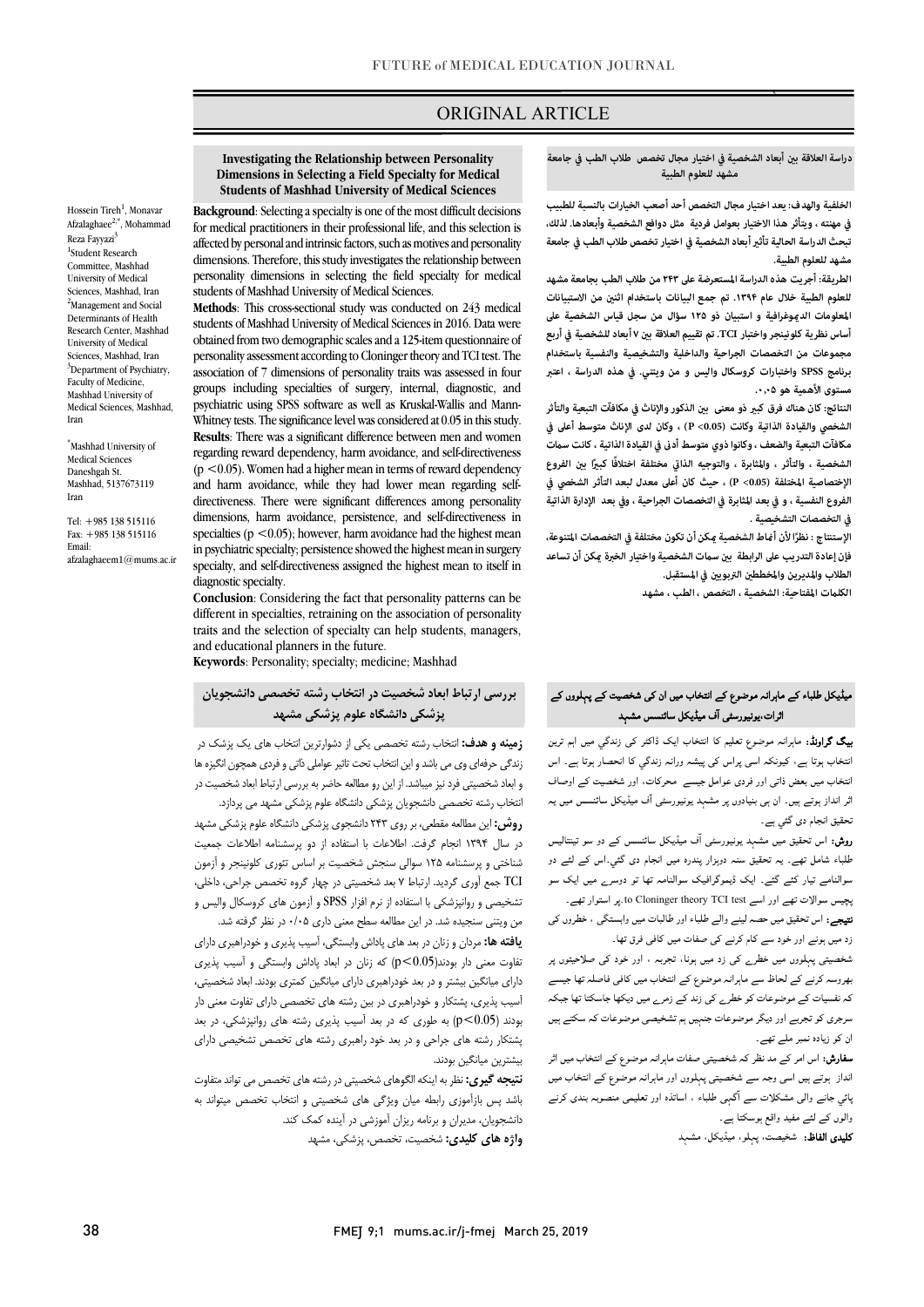# **INTRODUCTION**

Medicine is a complex and diverse profession in which there is a variety of distinct specialties with differences in their workplace, medical responsibility, and dealing with different patients; therefore, the choice of a specialty in medicine as a discipline directly related to the health of individuals is very important and should be done with caution (1-4).

There are many factors affecting the selection of the specialty among medical students (4-6). Factors such as family, university professors, religious preferences, demographic factors, student's personal experiences before and after education, the characteristics of each specialty, as well as the student's personality traits can be effective (7). In recent years, the personality of the students has been the subject of research, but nevertheless, most studies have mainly focused on the relationship between personality traits and academic performance, and fewer studies have concentrated on the impact of personality in selection of the specialty (8).

In their study Zelda and colleagues reported that students who choose surgery as a specialty have more male characteristics and lower levels of depression, whereas students choosing gynecology and maternity specializations have more likely feminine features while showing more anxiety. In addition, those who have chosen internal medicine have lower levels of neurosis (9).

In another study on the personality of surgeons, general practitioners, and anesthesiologists by Burgess et al., it was concluded that general surgeons had perseverance, greater resistance to stress, and higher self-esteem than general practitioners and anesthesiologists (1, 10).

Some studies have examined the influence of personality traits, such as empathy, on the selection of specialty. In these studies, the highest scores of empathy were reported among psychiatrists, internists, pediatricians, emergency medicine, and family medicine that had the most interaction with patients, while the lowest scores of empathy were reported in anesthesiologists, orthopedics, neurosurgeons, radiology and cardiac surgery, and other hospital specialties that had less interaction with the patients (11-13).

In general, it is hypothesized that physicians who choose specific specialties may have personality traits share with their colleagues and have distinct personality traits from their counterparts in other specialties (14). Therefore, retraining the relationship betwe en the personality traits of the students and selection of specialty will be useful for further investigation of this complex phenomenon and can help future students, managers, and educational planners. Therefore, this study aimed to investigate the relationship between personality dimensions in selection of specialty for medical students of Mashhad University of Medical Sciences.

# **METHODS**

In this cross-sectional study 249 medical students, apprentices in 2016, were considered as a total census. Only students admitted to Mashhad University of Medical Sciences were included in this study and guest students were excluded, while the only exclusion criterion was forms with very incomplete information. Accordingly six questionnaires

were examined. All information was collected using a questionnaire that was designed in two sections. The first part included questions about demographic information and selected specialty based on students' priority, and the second personality. The TCI test was used to measure the students' personality dimensions based on Cloninger theory. TCI temperament and character inventory is an evaluation tool based on the dimensional model but it can be used to diagnose TCI is a set of tests consisting of seven dimensions of personality (four dimensions of temperament including novelty seeking with 20 questions, harm avoidance with 20 questions, reward dependence with 15 questions, including self-directiveness with 25 questions, cooperation with 25 questions, and self-transcendence with 15 questions). The temperament and character inventory used in this study has 125 items that the individuals themselves had to answer to temperament and character inventory was according to the novelty seeking with 20 questions, harm avoidance 20 questions, reward dependence 15 questions, perseverance 5 questions, self-directedness 25 questions, cooperation 25 which a score was assigned and the score for each dimension was obtained from the scores of the sub-scales of that dimension. The design of the questions was based on the content of the expression with the correct or the wrong answer temperament and character inventory has been standardized in the Iranian population and its validity and reliability have been evaluated, so that the reliability of the test was appropriate in the population of 101 and the Cronbach's alpha 0.90. Also, the internal correlation of TCI scales in a population of 1212 people was appropriate, so that the Cronbach's alpha coefficient in the seven dimensions was between 0.55 and 0.84 (15). After collecting data, due to the high number of four general groups of surgical, internal, diagnostic, and psychiatric expertise. Data analysis was performed using SPSS software version 19 and Kruskal-Wallis as well as Mann- Whitney tests were administered. In this study, the significance were excluded from the study and finally, 243 participants part included questions about the dimensions of the students' personality disorders based on the classification model. The perseverance with 5 questions, 3 dimensional of behavior each item by true or false. The scoring method of the questions, and self-transcendence 15 questions, for each of leading to an increase in the score on a scale. The coefficient in the seven dimensions was between 0.73 and specialties, the fields selected by the students were divided into level for statistical tests was considered to be 0.05.

 In Cloninger's theory, temperament refers to automatic emotional responses and is somehow inherited and remains stable in long life. On the contrary, character refers to self- concepts and individual differences in the attitudes and values, choices, and meanings of their experiences in the. It is partly influenced by socio-cultural learning and is growing throughout life. Each character and temperament dimension sets up and directs the flow of compatibility and adaptation of life experiences in an interactive device. Susceptibility to performance of this interactive device (16). Following are dimensions of the temperament and character inventory defined on the basis of the Cloninger model: values, choices, and meanings of their experiences in life. It emotional and behavioral disorders is influenced by the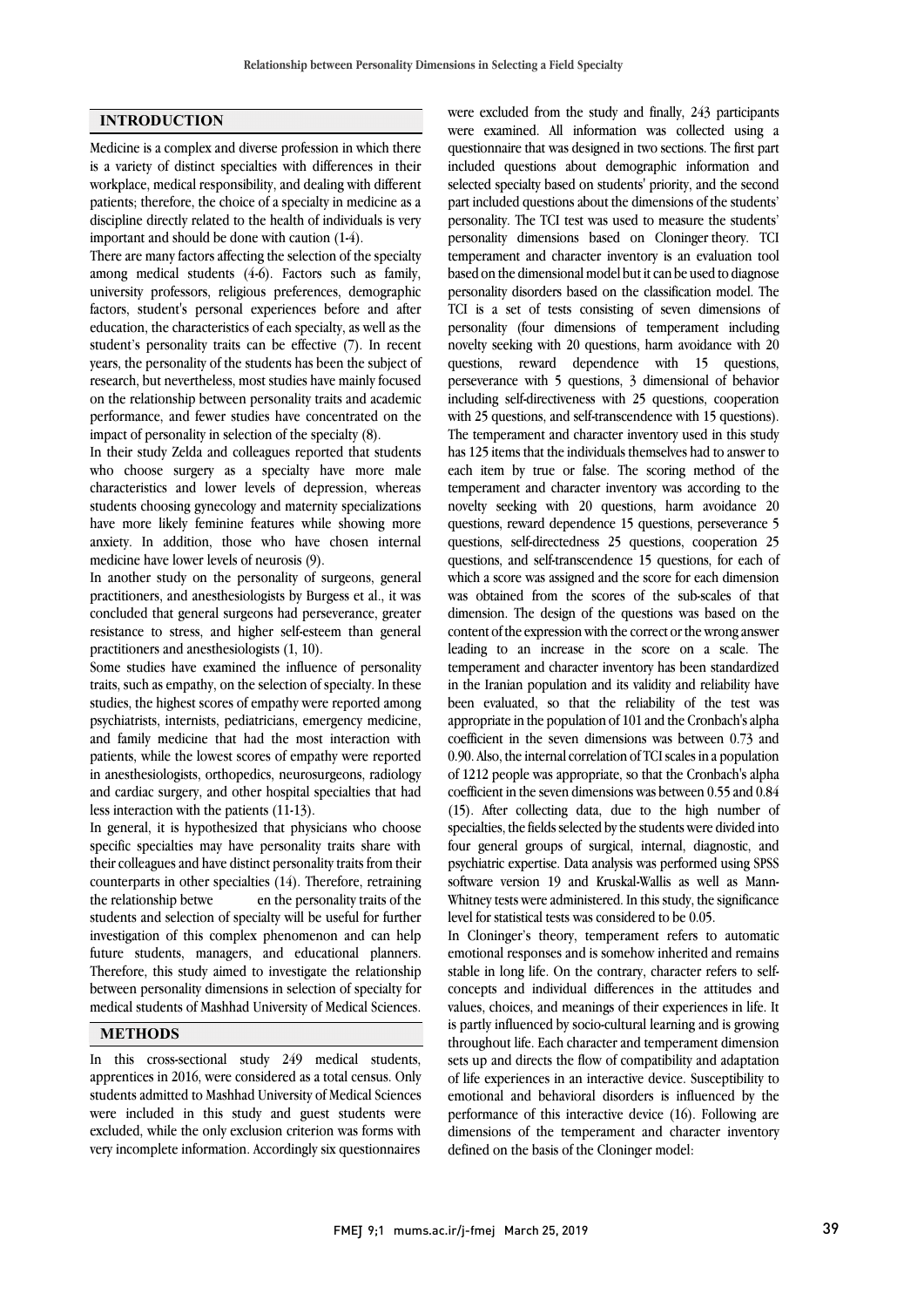#### **Temperament dimensions**

### *A. Novelty seeking*

 Behavioral activation is the call of behavior in response to new and novel stimuli and phenomena (reward or relief from punishment). Novelty seeking opens up individual differences who obtain high scores have features such as exploration, excitement with stimuli, avoiding uniformity, creativity, early decision-making, insisting on change, susceptibility to distraction, over spending and being highly active, interest in who have lower score, tend to repeat the previous experience, resist to changes, follow discipline and plans at work, while they are also conservative and committed, and save time and money. in the system of behavioral activation in the brain, and those risk taking, and disliking very ordered trends. In contrast, those

# *B. Harm avoidance*

 lack of rewards. Therefore, the ability of individuals in behavioral inhibition is called "harm avoidance". It is assumed that individual differences in the inhibition system are determined by the brain behavior. The characteristics of people with high scores performing affairs, sensitive to criticism and punishment, pessimistic to events, incompatible with environmental changes, and high fatigue. In contrast, people who have lower scores of harm avoidance are brave, optimistic, and comfortable, while they are convenient with strangers and get tired too late. Behavioral inhibition is done in response to punitive stimuli or in this dimension include being prudent, shy, jealous in

## *C. Reward Dependence*

 Behavior which has been strengthened in the past is repeated, even in the absence of continued reinforcement. So the continuity of behavior after the reward is discontinued is called differences in the brain system with respect to the setting of rewarded conditional signs, especially in social context. The characteristics of those who have high scores on this scale are supposed to be: kind and intimate, willing toward social approval, sensitive to rejection and isolation, and sensitive to criticism. However, those who score low are cold, ignorant to the sensitivity of the group, willing to distance themselves with others, serious and rational, practical, self-contained, cautious and, insensitive to the exclusion and neglect of others.<br>Dimensions of character "reward dependence". This dimension reflects the individual's attachment and affiliation, sympathetic, needing others'

### **Dimensions of character** *A. Self-directiveness*

It is based on self-perception as an independent individual.

 reliant, self-confident, aware of others' attitudes, ready to deal with difficult conditions, goal-directed, and concentrated on the priority of the works. In contrast, those who score low are more reliant on external motivation and blame others and environmental shortcomings. They are irresponsible, have a People who have high scores on this scale show features as selffeeling of inefficacy and low self-confidence, and are hesitant towards goals.

#### *B. Cooperativeness*

 Cooperativeness is based on self-conception as a part of supportive, patient and intimate, social sense, synergic, sincere, conscientious, and willing to charity. In contrast, those who obtain lower scores, indicate lower group tendencies, are opportunistic, are single footers, seem selfish in terms of others' viewpoint, and are morally ignorant. human societies with features such as sympathetic and

## *C. Self-transcendence*

 It is defined based on the concept of self as part of the world and its surrounding resources. People with high scores in this dimension are prone to peak experience, embrace the idealism, and metaphysical experiences, and love art. People who score low on this scale, have low mental image power, are not much affected, are boring for others, are materialistic and objectified, and do not feel responsible to the nature. universe in every possible way, perceive faith, dignity, patience,

# **RESULTS**

 The mean age of the 243 students included in this study was  $24.76 \pm 0.66$ . From the total number of participants in this study, 134 (55.1%) were female and 109 (44.9%) were male, while  $103$   $(42.4%)$  were married and  $140$   $(57.6%)$  were single. *D. Persistence*

 Persistence is derived from individual differences in their brain system for setting alternate empowerment. On this basis, indications of intermittent punishment become probable doing things. Cloninger called this dimension, which does not have a sub-scale, persistence. Hardness, continuity in practice despite pressures, pioneering in doing things, adaptability to unforeseen circumstances, and challenging the hard work can on this scale. However, those who score low are people with low adaptability, willing to be discouraged by hardships and criticisms with no efforts to expand and deepen the work. reward signs and are expected to help individuals persist in be mentioned as the features of people who have high scores

| Table1. Demographic information of the participants |             |               |            |
|-----------------------------------------------------|-------------|---------------|------------|
|                                                     |             | <b>Number</b> | Percentage |
| Gender                                              | Male        | 109           | 44.9%      |
|                                                     | Female      | 134           | 55.1%      |
| Marital status                                      | Single      | 140           | 57.6%      |
|                                                     | Married     | 103           | 42.4%      |
|                                                     | Surgery     | 80            | 32.9%      |
| Specialty                                           | Internal    | 69            | 28.4%      |
|                                                     | Diagnostic  | 84            | 34.6%      |
|                                                     | Psychiatric | 10            | 4.1%       |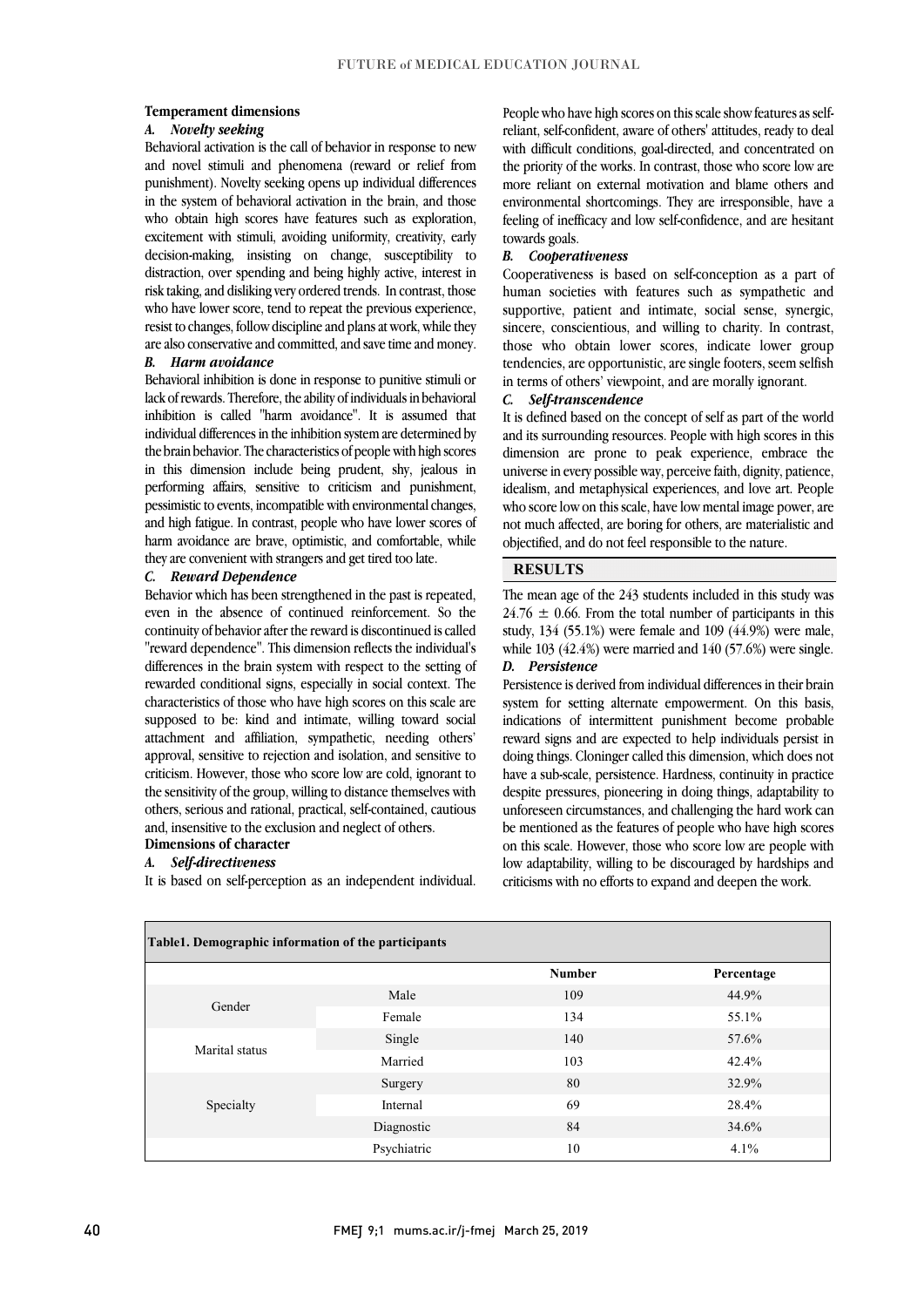|                |         | Table2. Mean and standard deviation of personality dimensions based on gender and marital status                                                                          |                      |                  |                 |                  |                             |                 |
|----------------|---------|---------------------------------------------------------------------------------------------------------------------------------------------------------------------------|----------------------|------------------|-----------------|------------------|-----------------------------|-----------------|
|                |         | $\widetilde{S}$                                                                                                                                                           | $\overline{\text{}}$ | $\widehat{5}$    | $\widehat{e}$   | $\widehat{c}$    | $\widetilde{\mathbf{H}}$ A) | $\widehat{R}$   |
|                | Male    | $10.22 + 4.07$                                                                                                                                                            | $5.89 + 4.9$         | $14.5 \pm 6.63$  | $2.09 + 2.08$   | $12.5 + 5.87$    | $8.39 + 4.33$               | $9.02 + 3.73$   |
| Gender         | Female  | $9.93 + 4.07$                                                                                                                                                             | $6.65 + 4.94$        | $13.05 \pm 6.1*$ | $1.75 \pm 1.71$ | 11.75±6.08       | 9.78±4.94*                  | $9.84\pm3.41*$  |
|                | Single  | $9.35 + 3.54$                                                                                                                                                             | $6.03 + 4.89$        | $14.35\pm 6.53$  | $2.07 + 2$      | $12.16 \pm 5.61$ | $9.14 \pm 4.58$             | $9.65 \pm 3.53$ |
| Marital status | Married | $1.03 \pm 4.53*$                                                                                                                                                          | $6.69 + 4.98$        | $12.82\pm 6.07*$ | $1.68 \pm 1.73$ | 11.99±6.49       | $9.18 + 4.91$               | $9.23 \pm 3.65$ |
| 0.05(p<0.05)   |         | NS: Novelty Seeking, HA: Harm Avoidance, RD: Reward Dependence, P. Persistence, SD: Self-Directiveness, CO: Co-Cooperativeness, ST: Self-Transcendence, *: significant at |                      |                  |                 |                  |                             |                 |
|                |         |                                                                                                                                                                           |                      |                  |                 |                  |                             |                 |
|                |         | Table3. Mean and standard deviation of personality dimensions based on each specialty and with gender control                                                             |                      |                  |                 |                  |                             |                 |
|                |         |                                                                                                                                                                           |                      |                  |                 |                  |                             |                 |

|         |                         | Ž          |          | 5                                                                                                                                                                                                                                                  |        | සි       |       |       | ဥ                                           |            | $H\Lambda$ |       | RD                                          |             |
|---------|-------------------------|------------|----------|----------------------------------------------------------------------------------------------------------------------------------------------------------------------------------------------------------------------------------------------------|--------|----------|-------|-------|---------------------------------------------|------------|------------|-------|---------------------------------------------|-------------|
|         |                         |            |          | $\geq$                                                                                                                                                                                                                                             |        | Σ        |       | Σ     |                                             | Σ          |            | Σ     |                                             | Σ           |
| Surgery |                         |            |          | 9.55±4.41 6.35±4.98 5.96±5.02 12.35±3.43 12.86±6.01 3.29±2.05* 1.67±2.09 11.48±6.64 11.86±5.77 7.68±4.44 6.2±3.69 10.55±3.66 9.53±3.82                                                                                                             |        |          |       |       |                                             |            |            |       |                                             |             |
|         |                         |            |          | Internal 10.6±4.59 10.44±4.11 6.17±5.06 5.44±4.6.11 12.78±6.82 1.1±1.32 1.47±1.39 11.29±6.12 12.7±6.13 8.88±4.65 9.67±4.62 9.5±3.77 9.15±3.32                                                                                                      |        |          |       |       |                                             |            |            |       |                                             |             |
|         |                         |            |          | Diagnostic 9.64±3.86 7.9±4.26 7.62±4.76 14.3±6.94 1.81.14.346.34 1.52±1.26* 3.79±1.28+1.81 11.88±8.88 12.96±5.68 11.32±4.72 10.5±3.43 9.82±2.9* 7.96±3.91                                                                                          |        |          |       |       |                                             |            |            |       |                                             |             |
|         | Psychiatry $10\pm 6.75$ | $8 + 3.67$ | 8.4±3.71 | $9.6 + 5.81$                                                                                                                                                                                                                                       | 13±6.6 | $12\pm5$ |       |       | $0.4 \pm 0.55$ $0.6 \pm 1.34$ $16 \pm 3.74$ | $15 \pm 7$ |            |       | $13.2\pm 6.57$ $11.2\pm 3.77$ $8.6\pm 4.34$ | $9.2 + 3.9$ |
| p-value | 0.720                   | 0.429      | 0.718    | 0.540                                                                                                                                                                                                                                              | 0.281  | 0.001    | 0.001 | 0.001 | 0.267                                       | 0.712      | 0.002      | 0.001 | 0.421                                       | 0.373       |
|         |                         |            |          | F: female, M: male, NS: Novelty Seeking, HA: Harm Avoidance, RD: Reward Dependence, P: Persistence, SD: Self-Directiveness, CO: Co-Cooperativeness, ST: Self-transcendence, *:<br>significant difference between male and female in each specialty |        |          |       |       |                                             |            |            |       |                                             |             |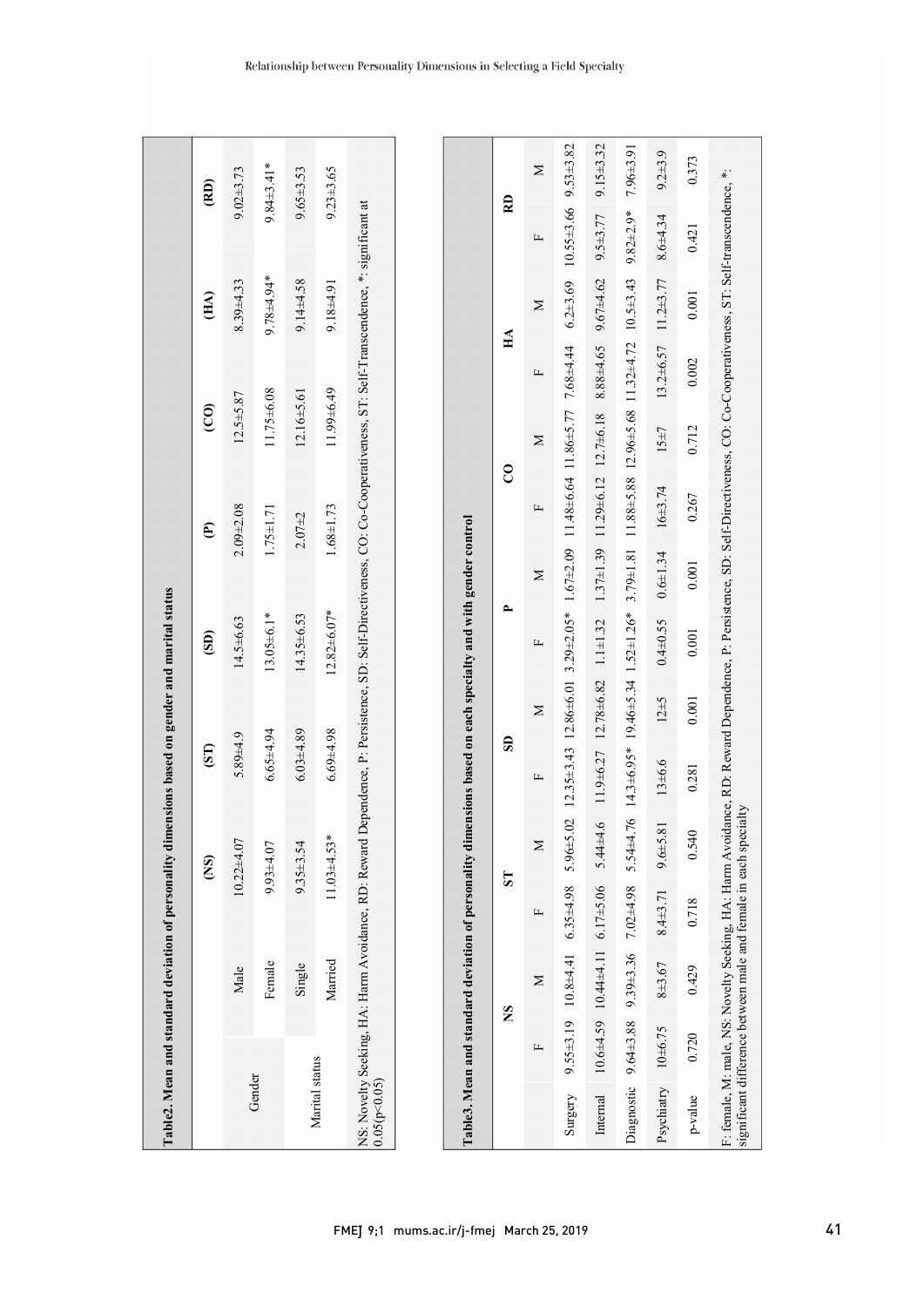Before using statistical tests for normalization of 7 dimensions, Kolmogorov-Smirnov test was applied and indicated that all participants were abnormal in this study (p  $< 0.05$ ).

Table2 indicates the mean and standard deviation of the seven dimensions of personality by gender and marital status. Men and women had a significant difference in dimensions of reward dependence, harm avoidance, and selfdirectiveness. Women had a higher mean in dimensions of reward dependency and harm avoidance than men, while in dimensions of self-directiveness men had a higher mean than women. Regarding marital status, single individuals had more self-directed behaviors than married people and in the dimension of novelty seeking, married people had a higher mean, and these differences were statistically significant (p  $< 0.05$ ).

In Table 3, the mean and standard deviation of personality dimensions are presented in general specialties by gender. Accordingly, the dimensions of harm avoidance and persistence were significantly different in both genders, while self-directiveness had a significant difference only in men between the two genders  $(P \le 0.05)$ . In other dimensions, there was no significant difference between the specialties in any of the sexes.

In the dimension of harm avoidance, the lowest level of harm avoidance was found for men and women in surgical fields, and the highest mean of harm avoidance in both genders was related to psychiatry. The highest mean of persistence was in men in diagnostic specialties, while women had the highest mean of persistence in surgical specialties. In terms of persistence, the lowest mean in both genders was related to psychiatric specialties.

Another personality dimension which had a significant difference in specialties in men was self-directiveness. Men had the highest mean in this dimension in diagnostic specialties, while they had the lowest mean in psychiatry specialties.

Also, personality dimensions between men and women have been investigated according to each specialty in Table3, which showed that there was a significant difference in the dimension of reward dependence between men and women in diagnostic specialty ( $p \le 0.05$ ), so women have a higher mean than men. Men had a higher mean in terms of persistence in diagnostic specialties than women, while women had a higher mean in surgical specialties than men, and these differences were statistically significant ( $p < 0.05$ ). In diagnostic specialty, men had a higher mean in the dimension of self-directiveness.

# **DISCUSSION**

There are various decision-making points in professional life of medical students. Selecting the field of specialty is one of the most difficult choices doctors have to make in their career, while being very stressful because it can affect all aspects of their life (17). On the other hand, choosing a specialty is also influenced intentionally or unintentionally by intrinsic and personal factors, such as motives and personality dimensions (14, 18). This study investigated the relationship between personality dimensions in selecting the specialty field for medical students of Mashhad University of Medical Sciences.

The findings of this study indicate that there are significant differences in personality dimensions of harm avoidance, reward dependence, and self-directiveness between men and women, which can be cautiously attributed to differences in the roles of men and women in the society.

Due to better career opportunities and financial conditions for men, they are gradually expected to deliver and follow a targeted program, which leads to a gradual increase in selfdirectiveness dimension in them. On the other hand, women had higher scores in harm avoidance dimension due to having subtle and maternal features and preference to be away from critical situations. Moreover, the reward dependence dimension that represents the intrinsic tendencies of individuals, including getting approval and encouragement, is also higher in women, which is confirmed by El Sheikh and colleagues study (19).

Based on the findings of this study, there is no statistically significant difference between gender and some aspects of personality such as cooperativeness, persistence, selftranscendence, and novelty seeking, which is similar to the results of similar studies. For example, Rizzo in a study has referred to the lack of a difference in personality dimensions in different genders. He also stated that only the harm avoidance dimension has a significant difference between the married ones, which is contradictory with the results of our study, since in the present study the dimensions of selfdirectiveness and novelty seeking were statistically significant  $(20).$ 

The comparison of students' personality dimensions showed that the mean of reward dependence dimension in surgery group was higher than other groups and in the novelty seeking dimension, the internal group had a higher mean, but these differences were not statistically significant, which is not consistent with the results of the study by Vaidya et al. However, these differences can be attributed to the differences in samples (7).

The results of the investigation of harm avoidance dimension indicated a significant difference between the surgical group and the other 3 groups of diagnostic, internal, and psychiatry, representing the tendency of individuals to take risks in surgery specialty. Also, the mean score of persistence in the field of surgery was the highest and showed a statistically significant difference between the groups, which is consistent with the results of Lovejoy et al (21) compared to similar studies. Another study by Mehmood et al. suggested that individuals interested in the surgery are those who are interested in challenge and inherently risk-taking (18).

The results of this study showed that there was a significant difference between gender control and dimensions of harm avoidance and persistence, as well as there was a significant difference in self-directiveness dimension among men. The results of Vaidya study also showed a significant difference between the two genders in dimensions of reward dependency, persistence, cooperativeness, and selfdirectiveness (7), which are consistent with our results in two dimensions of persistence and self-directiveness.